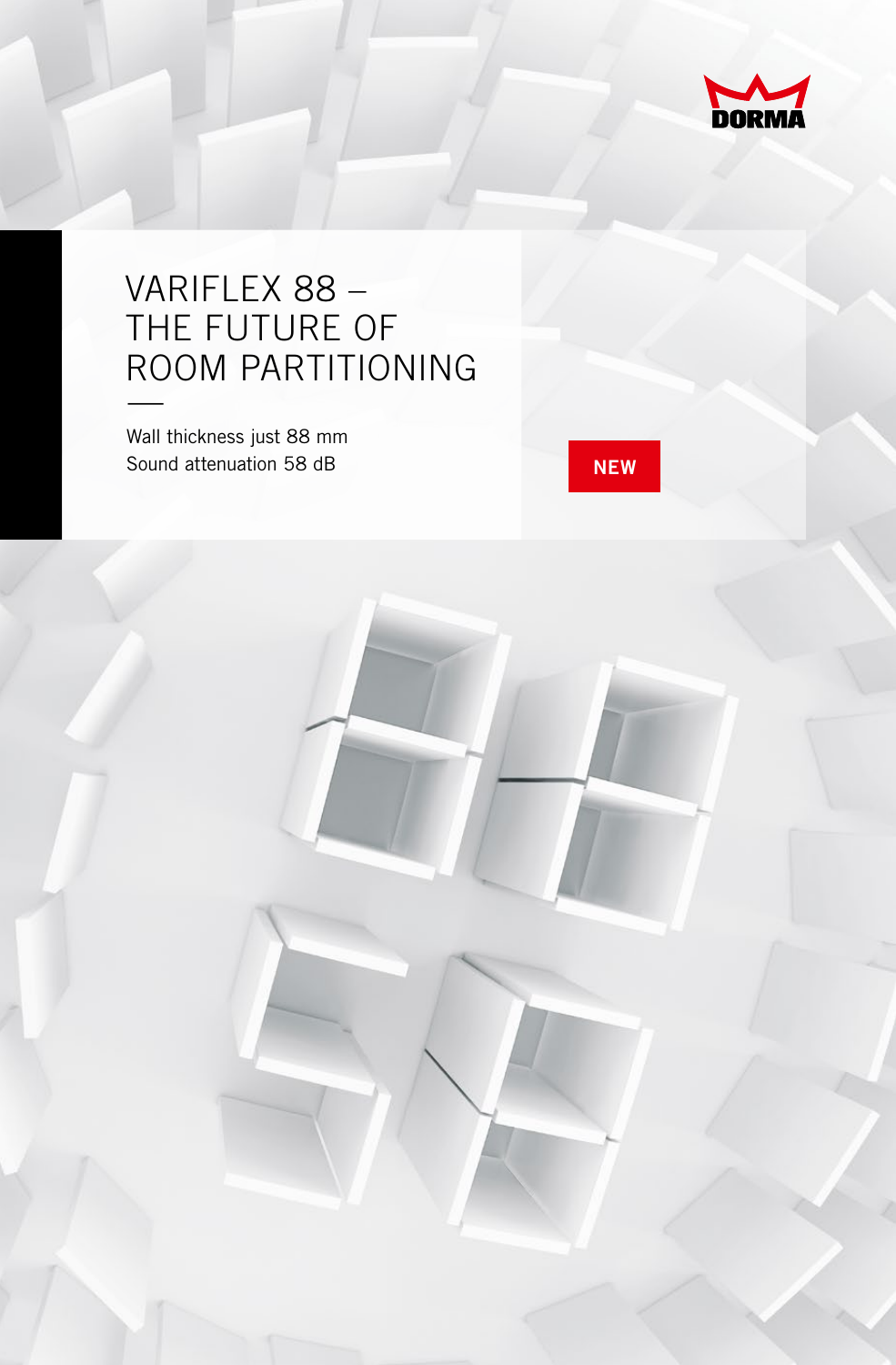# THE SLENDER LIGHTWEIGHT THAT'S STRONG ON PERFORMANCE —<br>—<br>—

Variflex operable partition technology gets even smarter

**Sensational design achieves 58 dB in sound reduction**

The DORMA Hüppe development team took on the significant challenge of achieving better sound insulation with a thinner partition wall – and solved the problem to impressive effect with the Variflex 88. The newly developed design exhibits an exceptionally high degree of imperviousness, complemented by optimized profiles and sealing strips to produce

outstanding sound reduction values of up to Rw 58 dB. With a wall thickness is just 88 mm, the weight per unit area is also significantly reduced, bringing both structural

and handling benefits.

#### VARIFLEX 88 THE BENEFITS AT A GLANCE —

- **.** Improved sound insulation with a reduced wall thickness
- **.** Space savings in the parking area
- **.** Low specific weights with obvious structural advantages
- **.** Easy handling
- **.** Tested by Fraunhofer IBP (Institute for Structural Physics)



### Space savings in the parking area Significantly reduced specific weight Variflex 88. The new facts.



**More room with 12 percent less wall thickness.** You save space – and space is expensive. With Variflex 88, parking areas, stacking tracks and niches can be made smaller to improve overall spatial efficiency.



**Variflex 88 reduces the load:** Right at the planning stage, the reduced weight means less stringent structural requirements. And the handling of the elements in day-to-day operations also requires less effort.



**Light in weight, easy to operate:** Variflex 88 offers even more flexibility in the partitioning of modern living and working areas.

- **. Dimensions** Element thickness: 88 mm Clear overhead height: 2.000 – 4.100 mm Element width: 600 – 1.250 mm
- **. Design** Steel-aluminium frame construction
- **. Element types** Fullwall, Telescopic, Passdoor, Double Passdoor, Corner Element
- **. Weight per unit area | Sound reduction Rw,P\*** kg/m2 23 24 32 41 49 dB 41 46 53 56 58

\* Laboratory values DIN EN ISO 10140-2